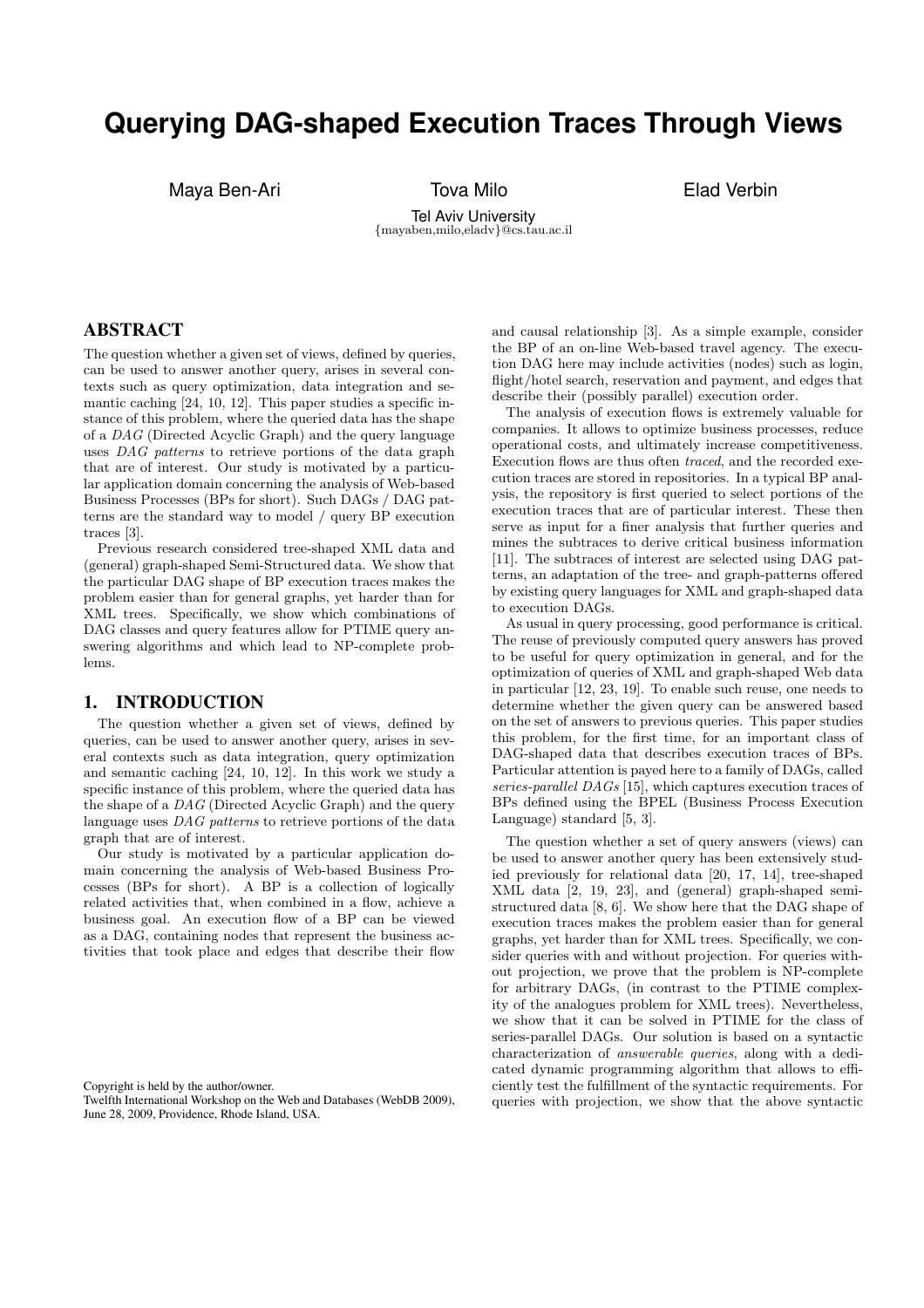characterization no longer holds and the problem becomes NP-hard even for series-parallel DAGs. However, we present a stricter syntactic characterization of answerable projection queries, and use it (1) to present an algorithm (of  $\Sigma_2$  time complexity) for the case of general DAGs, and (2) to show that, under plausible restrictions on the queries, PTIME complexity may still be achieved for series-parallel DAGs.

*Paper organization.* Section 2 describes our data model and query language. Section 3 considers queries without projection and Section 4 queries with projection. We conclude in Section 5 with an overview of related work.

For space constraints, the proofs are omitted and can be found in the full version of the paper [4].

#### 2. PRELIMINARIES

In this section we present the data model and query language that we consider, and formally define the problem studied in the paper. To get a handle on the difficulty of the problem we start by considering a very simple query language, then extend it in the following sections.

*DAGs and DAG patterns.* A BP execution trace describes a set of activities and the order in which they occurred, and is abstractly modeled as a labeled DAG [3]. In the sequel, let  $\mathcal N$  be an infinite domain of graph nodes, each having a unique id, and let  $A$  be an infinite domain of activity names.

DEFINITION 2.1. A labeled Directed Acyclic Graph (abbr. DAG) is a triplet  $(N, E, \lambda)$  where  $N \subset \mathcal{N}$  is a finite set of nodes,  $E \subseteq N \times N$  is a non empty set of directed edges, and  $\lambda : N \to \mathcal{A}$  is a labeling function for the nodes. The graph is required to be acyclic.

A DAG pattern *(abbr. PDAG)* is a pair  $(D, E_t)$  where  $D = (N, E, \lambda)$  is a DAG and  $E_t \subseteq E$  is a subset of the edges of  $D$  called transitive edges. The remaining edges in  $E$  are called direct.

A PDAG describes partial information about the execution trace. A transitive edge between two nodes  $n_1, n_2$  of a PDAG d represents knowledge about the existence of a path from  $n_1$  to  $n_2$ , without details on which specific nodes are on the path. Note that if d contains some other path between  $n_1$  and  $n_2$ , then such a transitive edge is redundant as it brings no additional information. We assume in the sequel that the PDAGs contain no redundant transitive edges (if such edges exist they are automatically removed).

EXAMPLE 2.1. The DAG in Figure  $1(a)$  describes a possible execution trace of the Web-based travel agency from the Introduction. The user logins and then searches (in parallel) for flights and for combined deals that include a flight and a hotel reservation. She pays (separately) by credit card for the flight and the combined deal, and the full reservation is confirmed. The  $a_i$  labels represent the node ids (to be used in the sequel). The PDAG in Figure  $1(b)$  details part of this execution trace. (Ignore for now the darker/lighter background of the nodes). The solid (resp. dashed) arrows are direct (transitive) edges. We can see here that after login, the user performs (at some point) hotel and flight search. Then, (possibly after a sequence of other operations) she pays and the reservation is next confirmed.

We will pay here particular attention to a family of  $(P)DAGs$ , called series-parallel [15], which captures execution traces of



Figure 1: DAG and PDAGs

BPs defined using the BPEL (Business Process Execution Language) standard [5, 3]. The definition is standard:

DEFINITION 2.2. A  $(P)DAG$  d is series-parallel if it has a single start node without incoming edges, a single end node without outgoing edges, and one of the following holds.

- 1. [base] d consists of a pair of nodes connected by a single (direct or transitive) edge.
- 2. [series composition]  $d_1, d_2$  are two series-parallel  $(P)DAGs$  where the end node of  $d_1$  and the start node of  $d_2$  have the same label, and d is obtained from  $d_1, d_2$ by merging the two nodes into a single one.
- 3. [parallel composition]  $d_1, d_2$  are two series-parallel  $(P)DAGs$  whose start (resp. end) nodes have the same label and d is obtained from  $d_1, d_2$  by merging their two start (end) nodes into a single start (end) node.

For example, the DAG in Figure 1(a) is series-parallel. The same DAG with an additional edge from node  $a1$  to  $a4$ is no longer series-parallel.

*Queries and answers.* PDAGs will play two roles here. First, they are used as *queries*, to select parts of the execution traces (DAGs) whose shape matches that of the query PDAG. Thus, whenever we use in the following the term query we mean a PDAG. Second, they are used to model the partial information about the execution traces that is retrieved by queries.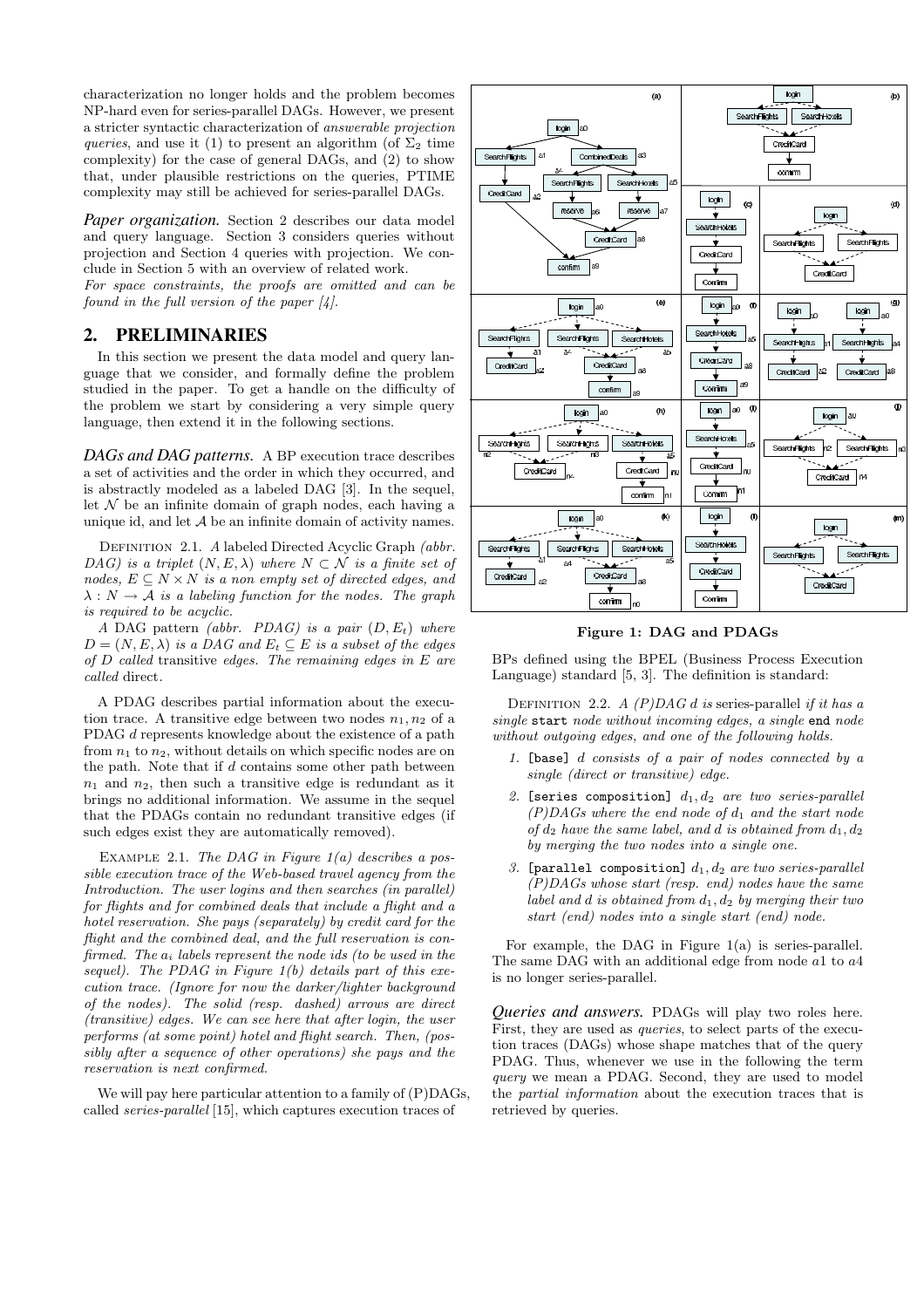To optimize the processing of a new query, it is useful to reuse the (partial) information obtained by previously computed queries [12, 23, 19]. In our setting this means evaluating the query on the PDAGs obtained by previous queries, rather than on the original full DAG. To define this formally, we define below the semantic of queries when evaluated on (P)DAGs. We use for that an auxiliary notion of query embedding.

DEFINITION 2.3. For a  $(P)DAG$  d and a query q, an embedding of q into d is a homomorphism  $\psi$  from the nodes of q to the nodes of d, that (1) preserves the node labels and (2) for each direct (transitive) edge in q from a node m to a node n, there exists a direct edge (path consisting of direct or transitive edges) in d from  $\psi(m)$  to  $\psi(n)$ .

DEFINITION 2.4. For a (P)DAG d and an embedding  $\psi$ of q into d, the answer defined by  $\psi$  is the image of q under  $\psi$ . Namely, each node n in q is assigned the id of  $\psi(n)$ , and if a node id occurs several times in the image, its multiple occurrences are merged into a single node having the same id as the original one.

For a  $(P)DAG$  d, the answer of q on d, denoted  $q(d)$ , consists of the set of answers defined by all the possible embeddings of q into d.

EXAMPLE 2.2. For example, the answer of the query in Figure  $1(c)$  on the DAG in Figure  $1(a)$  consists of the single PDAG depicted in Figure  $1(f)$ . (Ignore for now the darker/lighter background of some of the query nodes). The answer of the query in Figure  $1(d)$  on the same  $DAG$  consists of two PDAGs, depicted in Figure 1(g). In each of the two embeddings that yielded these PDAGs, the two SerachFlight nodes of the query were mapped to one node (a1 and a4 respectively). Thus the two answers consist each of a single (merged) occurrence of SearchFlights.

*Answerable queries.* Given the answers of a set of queries, the partial information that they reveal, together, about the structure of the original DAG, is realized by gluing together nodes with identical ids. Formally,

DEFINITION 2.5. Given a set  $Q$  of queries and a  $(P)DAG$ d, the partial view of d (given by  $Q$ ), denoted  $Partial(Q, d)$ , is the PDAG obtained from  $\bigcup_{q_i \in Q} q_i(d)$  by merging multiple occurrences of nodes having the same id into a single node with that id.

EXAMPLE 2.3. Continuing our example, for Q consisting of the two queries in Figures  $1(c)$  and  $1(d)$ , and the DAG d in Figure 1(a), Partial $(Q, d)$  is the PDAG in Figure 1(e). It is obtained from the query answers in Figures  $1(f)$  and  $1(q)$ , by merging the multiple occurrences of the a0 nodes (Login) and the a8 nodes (CreditCard).

We are now ready to formally define when a query  $q$  is answerable, for every PDAG d, using the partial information obtained by a given set Q of queries.

DEFINITION 2.6. A query q is answerable by a set  $Q$  of queries iff for all PDAGs d,  $q(d) = q(Partial(Q, d))$ .

Given a set  $Q$  of queries and a query  $q$ , we call the problem of testing whether  $q$  is answerable by  $Q$  the *query answering* problem.

# 3. QUERY ANSWERING

We next consider the complexity of the *query answering* problem. We first present a syntactic criterion that allows to solve the problem, then use it for complexity analysis.

*Onto Embedding.* Given a set Q of queries and a query q, we consider a particular class of embeddings of queries in Q into q which we call an onto embedding. We then show that the existence of such an embedding provides a necessary and sufficient condition for  $q$  to be answerable by  $Q$ .

We have defined in the previous section (Definition 2.3) an embedding of a *single* query  $q$  to a  $(P)$ DAG  $d$ . The definition naturally extends to a set of queries, with the homomorphism  $\psi$  now applying to the nodes of all queries, satisfying the same requirements as before. We use this extended notion of embedding below.

DEFINITION 3.1. An onto embedding  $\psi$  from a set Q of queries to a query  $(PDAG)$  q is an embedding of  $O$  to q s.t. for each direct (resp. transitive) edge  $[n, m]$  of q there exists a direct (transitive) edge  $[n',m']$  of some  $q' \in Q$  s.t.  $\psi(n') = n$  and  $\psi(m') = m$ .

EXAMPLE 3.1. The set  $Q$  consisting of the two queries in Figures  $1(c)$  and  $1(d)$  has an onto embedding to the query in Figure  $1(b)$ : It maps each node in  $1(c)$  and  $1(d)$  to the (unique) node in  $1(b)$  of the same label. On the other hand, a set Q consisting of just one of these queries does not have such an onto embedding as it cannot "cover" all of  $1(b)$ .

An onto embedding requires that each edge in  $q$  has a corresponding edge in Q of the same type (direct or transitive). Note that Q may contain multiple isomorphic copies of the same PDAG (differing only in their node ids) which can be used to "cover" distinct parts of  $q$  having similar shapes.

The notion of onto embedding is utilized to provide a necessary and sufficient condition for query answerability. Given two sets of queries  $Q, Q'$ , we use below  $Q' \subseteq Q$  to denote that every query  $q' \in Q'$  has some query  $q \in Q$  that is identical to it up to node isomorphism. (A query  $q \in Q$ may have several such isomorphic copies in  $Q'$ .)

THEOREM 3.1. Given a set  $Q$  of queries and a query  $q, q$ is answerable by Q iff there exists a set of queries  $Q' \subseteq Q$ that has an onto embedding to q.

For space constraints we omit the proof (see [4] for details) and illustrate the theorem with an example.

EXAMPLE 3.2. We saw above that the set  $Q$  consisting of the two queries in Figures  $1(c)$  and  $1(d)$  has an onto embedding to the query  $q$  in Figure 1(b).  $q$  is thus answerable by  $Q$ . E.g.,  $q$ 's answer, for the DAG  $d$  in Figure 1(a), is the same as its answer for  $Partial(Q, d)$  in Figure 1(e).

We can now use this theorem to provide an NP algorithm for the *query answering* problem. First note that to "cover" all the edges of q it suffices to consider a set  $Q'$  of queries whose size is bounded by the size of  $q$ . Thus the NP algorithm simply guesses  $|q|$  queries from Q (possibly with multiple choices of the same query), as well as a homomorphisms from their nodes to those of  $q$ , and checks if it satisfies the onto embedding requirements. We next show that, unless P=NP, a PTIME algorithm is unlikely to exist.

THEOREM 3.2. The query answering problem is NP-hard even when Q and q contain no transitive edges.

The proof is by reduction from the *clique* problem, known to be NP-complete [18].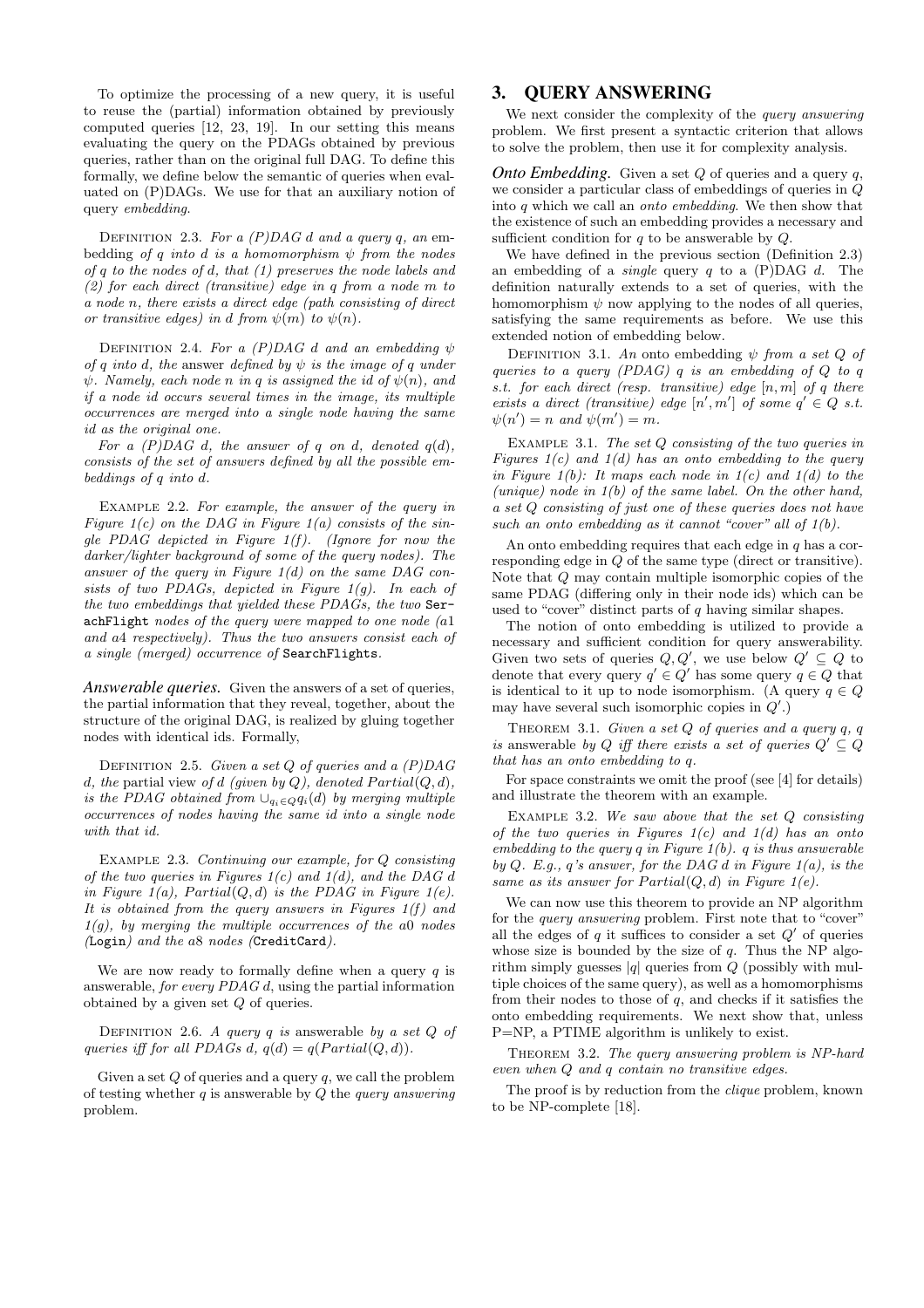Series-parallel PDAGs. While query answering is NP-complete  $q$ 's answer, for an embedding  $\psi$ , is constructed, only the in general, it turns out to be solvable in PTIME for the class of series-parallel PDAGs.

THEOREM 3.3. If the queries in  $Q$  are series-parallel, the query answering problem for a (not necessarily series-parallel) query q is solvable in time polynomial in the size of  $Q$  and  $q$ .

*Algorithm.* [Sketch] Our PTIME algorithm is based on a subroutine called FindEmbeddings. Given a series-parallel query  $\hat{q}$ , a (general) query q and an edge e in q, FindEmbeddings returns (1) all pairs of nodes  $n, m$  in q s.t. there exists an embedding of  $\hat{q}$  to q, mapping the start and end nodes of  $\hat{q}$  to n and m, resp., and (2) annotates each such  $n, m$  pair by "true" if any of its corresponding embeddings "covers" e (in the sense of Definition 3.1), and "false" otherwise. We first describe how FindEmbeddings works, then explain how it is used to solve the query answering problem.

FindEmbeddings. As shown in [22, 25], one can determine whether a given graph is series-parallel in linear time, and a tree describing its series-parallel construction steps may also be built in linear time. We denote this tree for  $\hat{q}$  by  $\hat{q}_{tree}$ . FindEmbeddings is a dynamic programming algorithm that works on this tree bottom up. Each node in the tree represents a series-parallel sub-query  $q'$  of  $\hat{q}$ . For every such node it computes a boolean matrix  $A_{q'}$  of size  $|q| \times |q|$  s.t.  $A_{q'}[n,m] = 1$  if there exists an embedding of  $q'$  to q mapping the start and end nodes of  $q'$  to nodes  $n$  and  $m$  in  $q$ , resp., and 0 otherwise. For the leaves of the tree (representing the base single-edge queries) the matrix is computed by simply matching the edge into  $q$ . The matches that cover the edge e are annotated by "true". For higher tree nodes, the matrix  $A_{q'}$  is computed (using boolean matrix multiplication) from the matrices of the node's children (representing the sub-queries from which  $q'$  is composed), and the "true" values are propagated. We omit the details.

In total, FindEmbeddings works in time  $O(|\hat{q}||q|^{\omega})$ , where  $\omega = 2.376$  is the matrix multiplication constant [9].

**Query answering.** Given a set  $Q$  of series-parallel queries and a general query  $q$ , we can solve the query answering problem by running FindEmbeddings for each query  $\hat{q} \in Q$ and each edge  $e$  of  $q$ .  $q$  is answerable iff each of its edges is covered by (at least) one of the embeddings of the queries in  $Q$ . In total, FindEmbeddings is invoked here  $|Q||q|$  times, yielding an overall time complexity of  $O(|Q|^2|q|^{1+\omega})$ ).

## 4. PROJECTION QUERIES

We next consider queries with projection. We will see that the query answering problem becomes harder here.

*Definitions.* We first extend the definition of queries by denoting some of the PDAG nodes as output nodes.

DEFINITION 4.1. A PDAG (query) with projection is a pair  $(d, 0)$  where d is a PDAG and O is a subset of the nodes of d called the output nodes. The remaining nodes of d are called non-output nodes.

Definition 2.4 of query answers is naturally adapted to this context: When a projection query  $q$  is applied on a PDAG d with projection, only embeddings that map the output nodes of  $q$  to output nodes of  $d$  are considered. When output nodes of  $q$  are assigned the id of their image in  $d$ . Non-output nodes are assigned arbitrary new ids which only record the fact that some nodes of d were matched to them in the embedding (but not which ones). Two answers here are considered identical if they are isomorphic up to the new ids assigned to the non-output nodes.

The (P)DAGs from the previous section can be thought of as projection ones with all nodes being output nodes.

EXAMPLE 4.1. The PDAGs in Figures  $1(b)$ - $1(d)$ , with the darker background denoting the output nodes, are projection queries. The answers of the projection queries in Figures  $1(c)$  and  $1(d)$ , on the DAG d in Figure  $1(a)$ , are depicted in Figures  $1(i)$  and  $1(j)$  resp. The  $a_i$  nodes (with darker background) come from  $d$ , whereas the  $n_i$ 's are fresh new ids. Note that the two distinct embeddings of query  $1(d)$ into d yield here just one answer, as they differ only in the mappings of non-output nodes.

As before (Definition 2.5), given a set Q of queries and a  $(P)$ DAG  $d$ , the partial view of  $d$  given by  $Q$ , denoted  $Partial(Q, d)$ , is the PDAG obtained from the query answers by merging multiple occurrences of nodes having the same id. Note that here only output nodes may be merged (since non-output nodes all have distinct new ids).

EXAMPLE 4.2. Continuing with our example, for Q consisting of the two projection queries in Figures  $1(c)$  and  $1(d)$ , and the DAG d in Figure  $1(a)$ , Partial $(Q, d)$  is the PDAG in Figure  $1(h)$  (obtained from the answers in Figures  $1(i)$ and  $1(j)$ ).

Answerable projection queries are now defined using the above refined definitions of *query answer* and  $Partial(Q, d)$ :

DEFINITION 4.2. A projection query  $q$  is answerable by a set Q of projection queries iff for all PDAGs d, q(d) and  $q(Partial(Q, d))$  are the same up to isomorphism on the new node ids not appearing in d.

*Minimal queries.* To solve the query answering problem for projection queries, we introduce the notion of minimal queries. Given a query  $q$ , our algorithm will first compute a minimized version  $q'$  of q, then test for the answerability of  $q'$ . We will show that this suffices to solve the problem for the original query  $q$ . For brevity, we omit from now on the word 'projection' and, unless stated otherwise, whenever we use the term query we mean a projection one.

To define minimal queries we use an auxiliary notion of query containment.

DEFINITION 4.3. A query  $q'$  is contained in a query q, denoted  $q' \preceq q$ , if there exists an embedding  $\psi$  from  $q'$  to  $q$ s.t. (1) each output node of  $q'$  is mapped to an output node of q and (2) each output node of q has at least one output node of  $q'$  that is mapped to it. Two queries  $q'$  and q are equivalent *(denoted*  $q' \doteq q$ *)* if  $q' \preceq q$  and  $q \preceq q'$ .

A query q is minimal if there is no query  $q' \doteq q$  which can be obtained from q by removing one or more edges or non-output nodes and possibly replacing previously existing paths by transitive edges.

EXAMPLE 4.3. The query  $q'$ , obtained from the query  $q$ in Figure  $1(d)$  by removing one SearchFlights node and its incoming/outgoing edges, is contained in q. q is also contained in  $q'$  (with  $\psi$  mapping each node in q to the unique contained in q (with  $\varphi$  mapping each hode in q to the aniq node in q' of the same label). Thus  $q' \doteq q$ , q' is minimal.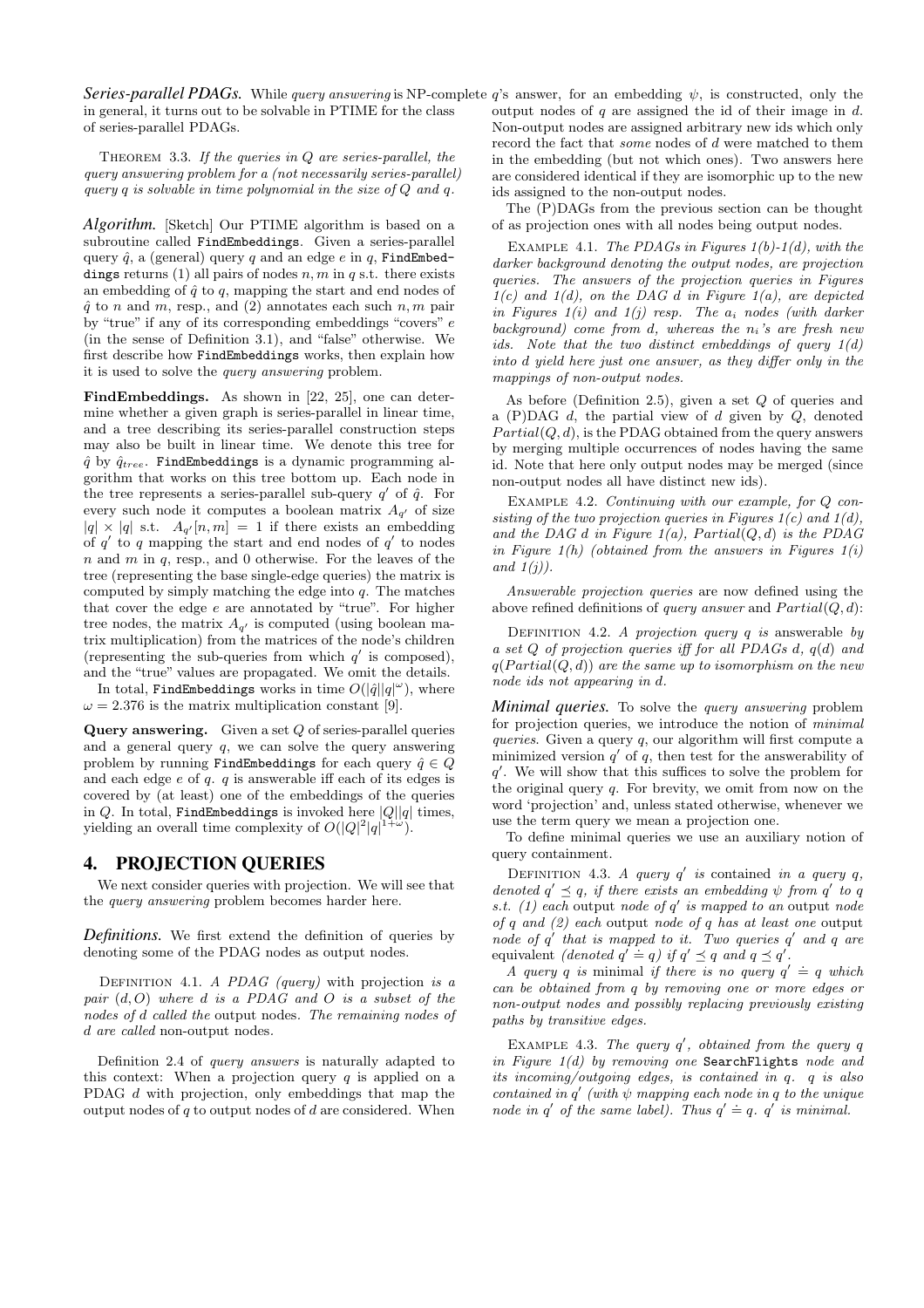Observe that given a query  $q$ , one can obtain an equivalent minimal query by, iteratively, trying to remove non-output nodes (replacing then by corresponding transitive edges) and edges, and testing for equivalence to the resulting query. The complexity of such a minimization process is determined by the following proposition.

PROPOSITION 4.1. Given a query q, the problem of testing if q is minimal is coNP-complete. For series-parallel queries, the problem can be solved in PTIME.

To conclude, the following proposition guarantees that to determine whether a query  $q$  is answerable by a set  $Q$  of queries it suffices to examine a minimized version  $q'$  of  $q$ .

THEOREM 4.1. For every two equivalent queries  $q, q'$  and a set  $Q$  of queries, q is answerable by  $Q$  iff so is  $q'$ .

*Query answering.* We now show how the query answering problem is solved for minimal queries. In Section 3 we saw a syntactic characterization that allowed to decide whether a query is answerable by a given set of queries. We start by showing that for queries with projection this syntactic characterization no longer holds. We then present a stricter characterization and use it to solve the problem.

First let us illustrate that Theorem 3.1 no longer holds for projection queries.

EXAMPLE 4.4. Consider the set  $Q$  consisting of the two projection queries in Figures  $1(c)$  and  $1(d)$ . We saw in Example 3.1 that Q has an onto embedding to the query q in Figure  $1(b)$ . However the answer of q when evaluated (as projection query) on the DAG  $d$  in Figure 1(a) differs from its answer when evaluated on  $Partial(Q, d)$  in Figure 1(h).

There are two reasons for the difference here. The first is caused by the fact that the SearchFlights output node of  $q$ does not have a corresponding output node in Q. Thus the relevant node ids of d do not appear in  $Partial(Q, d)$ . But even if the SearchFlights nodes had been output nodes in Q, the answers would still be different: to merge properly the results of the two queries, the common CreditCard nodes must retain a common id. Hence the corresponding query nodes must be output nodes (which is not the case here).

Following the above discussion we define a stricter notion of strong onto embedding, which assures that the answers of the queries in  $Q$  contain all the information required by  $q$ and can be assembled properly together.

DEFINITION 4.4. An onto embedding  $\psi$  from a set Q of queries to a query q is called strong if there exists a homomorphism  $\tilde{\psi}$  that is a restriction of  $\psi$  to a subset of the nodes in Q, satisfying the following.

- Each direct (resp. transitive) edge  $e = [n, m]$  in q has exactly one corresponding direct (transitive) edge  $e' =$  $[n',m']$  in Q s.t.  $\hat{\psi}(n')=n$  and  $\hat{\psi}(m')=m$ , and if n  $(m)$  is an output node so is n'  $(m')$ .
- For every pair  $e_1, e_2$  of adjacent edges in q with common endpoint n, in their corresponding edges  $e'_1, e'_2$  in Q the two endpoints that are mapped to n are either the same node (i.e.  $e'_1, e'_2$  are also adjacent in Q) or are both output nodes.

The following theorem shows that the existence of a strong onto embedding provides a necessary and sufficient condition for query answerability of minimal queries.

THEOREM 4.2. Given a set  $Q$  of queries and a minimal query  $q$ ,  $q$  is answerable by  $Q$  iff there exists a set of queries  $Q' \subseteq Q$  that has a strong onto embedding to q.

We omit the proof for space consideration and only illustrate things with an example.

EXAMPLE 4.5. The set  $Q$  consisting of the two queries in Figures  $1(l)$  and  $1(m)$  has a strong onto embedding to the query q in Figure 1(b): For  $Q' = Q$ , the embedding  $\psi$  maps the nodes in  $Q'$  to the nodes of q having the same label, and  $\hat{\psi}$  simply ignores one of the Search Flights nodes. Indeed the result of q when evaluated on the DAG d in Figure  $1(a)$ is the same as its result when evaluated on  $Partial(Q, d)$ depicted in Figure  $1(k)$ . In contrast, the set  $Q$  consisting of the queries in Figures  $1(c)$  and  $1(d)$  does not have a strong onto embedding to q. Indeed we saw above that in this case  $q$ 's answer differs for d and  $Partial(Q, d)$  of Figure 1(h).

*Complexity.* The above theorem, together with Proposition 4.1 and Theorem 4.1, yields an algorithm for the query answering problem: Given  $Q$  and  $q$ , guess a minimal equivalent query  $q'$  of q, then guess an onto embedding from  $\overline{Q}$  to  $q'$  (as done for queries without projection), and check if it is a strong one. The complexity class is  $\Sigma_2$  (an NP algorithm with a coNP oracle).

Let us consider now series-parallel queries. While minimization can be done for them in PTIME, the search for strong onto embedding cannot. Indeed, we can show:

THEOREM 4.3. The query answering problem for projection queries is NP-hard even if only series-parallel queries are considered.

The proof is by reduction to the Perfect 3-Dimensional Matching (P3DM) problem [18].

Intuitively, this high complexity is caused by the large number of possible embeddings from  $Q$  to  $q$  that need to be examined (an exponential number in the worst case). In practice, their number is unlikely to reach this worst case upper bound. For instance, if each label appears in a query at most once, the possible embedding is uniquely determined. We next show that if the number of embeddings is bounded, the problem becomes tractable. The crux is to avoid examining, for each embedding  $\psi$ , each of its possible restrictions  $\hat{\psi}$  individually (since there is an exponential number of such possible restrictions) and instead factorize their analysis.

THEOREM 4.4. Given a set Q of series-parallel queries, a series-parallel query q, and a bound b on the number of possible embeddings of queries from Q into q, the query answering problem can be solved in time polynomial in the size  $of Q, q, and b.$ 

*Algorithm.* [Sketch] W.l.o.g. assume that q is minimal (otherwise it can be minimized in PTIME). The algorithm first computes all the possible embeddings  $\psi$  of queries  $\hat{q} \in Q$ into  $q$ . (We show that for series-parallel queries this can be done in time polynomial in the queries size and the number of embeddings). For each embedding  $\psi$ , we construct an isomorphic copy  $\hat{q}_{\psi}$  of  $\hat{q}$ , and denote the new set of queries by  $\hat{Q}$ . To solve the problem it suffices to determine if there exists a subset  $Q'$  of  $\hat{Q}$  that satisfies the conditions of the strong onto embedding w.r.t. q.

We construct, as in the algorithm of Theorem 3.3, a seriesparallel decomposition tree for  $q$ , denoted  $q_{tree}$ . Each node